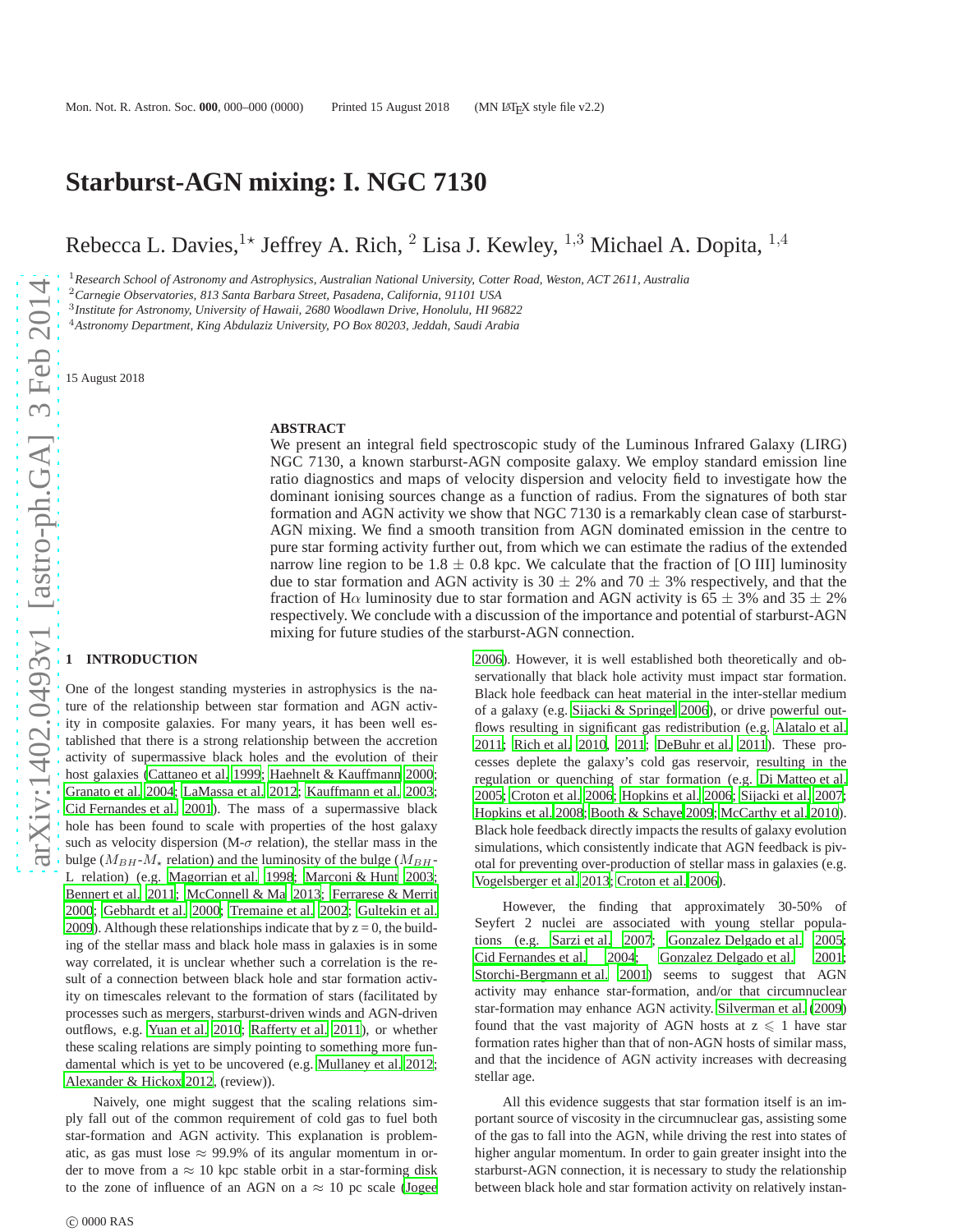taneous timescales. However, it is notoriously difficult to accurately calculate quantities such as star formation rates in starburst-AGN composite galaxies. In such galaxies, the photometric and spectroscopic indicators of star formation will be contaminated by emission from the AGN, so that it is only possible to derive upper limits on star formation rates, with an extremely large margin for error.

Several studies have attempted to combat this issue by calculating the relative contribution of AGN and star formation in starburst-AGN composite galaxies. [Heckman et al.](#page-11-32) [\(2004](#page-11-32)) compute the AGN fractions for galaxies from the Sloan Digital Sky Survey (SDSS; [York et al. 2000](#page-11-33)) Data Release 4 (DR4) by comparing the positions of galaxies on the [N II]/H $\alpha$  vs [O III]/H $\beta$  diagnostic diagram to synthetic composite galaxy templates with different AGN fractions. [Davies et al. \(2007\)](#page-11-34) estimate the contribution of the AGN to the line emission of a sample of Seyfert galaxies by calculating the equivalent width of a CO absorption feature and comparing this to the known value for globular clusters. [Imanishi et al. \(2011](#page-11-35)) constrain the contribution of the AGN in the infrared by analysing the strength of polycyclic aromatic hydrocarbon (PAH) features in the  $3-20\mu$ m range. All of these methods assume that AGN fractions can be reliably calibrated across the AGN sequence. However, variations in ionisation parameter, metallicity, hardness of the radiation field and electron density across the active galaxy population introduce significant uncertainty in the derived AGN fractions when information from multiple galaxies is combined (e.g. [Kewley et al.](#page-11-36) [2013](#page-11-36)).

The advent of integral field spectrographs has provided astronomers with the tools required to conduct accurate and detailed studies of galaxy power sources. Nuclear spectra, such as those obtained by SDSS, can provide information regarding only the very centre of the galaxy (requiring correction for significant aperture effects, see [Kewley et al. 2005](#page-11-37)). However, given several hundreds or even thousands of spectra from across the galaxy, it is possible to study the variation of the ionisation state and velocity field of gas throughout the galaxy. To date, some of the most elegant results from IFU data have related to the study of shock-starburst composite galaxies. For example, [Rich et al. \(2010;](#page-11-16) [2011\)](#page-11-17) used IFU data to form the basis of a convincing argument for the identification of two Luminous Infrared Galaxies (LIRGs) - IC 1623 and NGC 3256 - as shock-starburst composites, and in another instance to show that the extended LINER-like emission of NGC 839 can be best described by shocks originating from a galactic superwind. [Fogarty et al. \(2012\)](#page-11-38) also used line ratio maps and velocity field information from the Sydney AAO Multi-Object IFS (SAMI) to identify a galactic wind in ESO 185-G031.

IFU data are also of particular interest to the study of the starburst-AGN connection, as they allow for the separation of star-forming and AGN dominated regions. Already, several IFU studies, both in the optical and in the infrared, have identified and investigated starburst-AGN composite galaxies, such as NGC 1068 [\(Gerssen et al. 2006](#page-11-39)), NGC 5135 [\(Bedregal et al.](#page-10-6) [2009](#page-10-6)), IRAS 19254-7245 [\(Reunanen et al. 2007\)](#page-11-40) and HE 2211- 3903 (Scharwächter et al. 2011). IFU data also provide the information required to study how the contribution of the starburst and the AGN vary with distance from the central AGN, probing the radius of the AGN Extended Narrow Line Region (ENLR).

In this paper, we capitalise on the the strengths of IFU data to carry out a detailed study of the ionisation sources and kinematics in NGC 7130. NGC 7130 is a LIRG, observed using the Wide Field Spectrograph (WiFeS) on the ANU 2.3m telescope as part of the Great Observatory All-Sky LIRG Survey (GOALS; [Armus et al. 2009](#page-10-7)). LIRGs are particularly appropriate targets for



**Figure 1.** WiFeS Pointing (solid green rectangle) overlaid on a WFPC2 image of NGC 7130 taken with the *Hubble Space Telescope* (F606W, 6030A˚ ; [Malkan et al. 1998\)](#page-11-42).

<span id="page-1-0"></span>study of the starburst-AGN connection as they commonly contain both starbursts and AGNs. The prevalence of dual energy sources in LIRGs is likely to be a direct result of their history as mergers of molecular gas-rich spirals, which are thought to be the trigger for powerful bursts of star formation (e.g [Sanders et al.](#page-11-43) [1996;](#page-11-43) [Barnes & Hernquist 1992](#page-10-8)). During merger events, gaseous dissipation funnels material towards the centre of mass of coalescing systems, leaving them with extremely large reservoirs of gas. This gas rotates in the gravitational field of the galaxy, and can be converted into a rotating stellar disk by means of a starburst (e.g. [Barnes & Hernquist 1992](#page-10-8), [Mihos & Hernquist 1994](#page-11-44); [1996\)](#page-11-45) and/or feed AGN accretion processes.

Evidence for the starburst-AGN composite nature of NGC 7130 has been found in the infrared, optical, UV and Xray [\(Spinoglio et al. 2002](#page-11-46); [Levenson et al. 2005](#page-11-47); [Contini et al.](#page-11-48) [2002](#page-11-48); [Gonzalez Delgado et al. 1998](#page-11-49); [Cid Fernandes et al. 2001;](#page-10-1) [Gonzalez Delgado et al. 2001](#page-11-29)). In this paper, we use this galaxy to show that IFU data can be utilised to create spatial maps which allow a clean separation of regions of star formation, AGN and composite ionisation from both sources, and permit the identification of outflows and/or feedback that may be present in the galaxy. We demonstrate that there is a strong relationship between the ionisation state of the gas and distance from the centre of the galaxy - a clear indicator of starburst-AGN mixing. We explore how well IFU data can resolve the size of the AGN extended narrow line region and the overall contribution of the starburst and the AGN to optical line emission in individual spaxels.

We summarize the existing observational framework for the composite starburst-AGN nature of NGC 7130 in Section [2.](#page-2-0) We discuss our observations and data reduction in Section [3](#page-2-1) and present emission line maps in Section [4.](#page-3-0) In Section [5](#page-4-0) we present emission line diagnostic diagrams, discuss indicators of starburst-AGN mixing and quantify the size of the AGN ENLR, calculate starburst and AGN fractions and investigate how these fractions vary as a function of radius. We analyse velocity field information in Section [6,](#page-8-0) finding further support for the composite nature of this galaxy. We discuss the implications of our findings in Section [7](#page-8-1) and present our conclusions in Section [8.](#page-10-9)

Throughout this paper we adopt cosmological parameters  $H_0 = 70.5 \text{km} \text{s}^{-1} \text{Mpc}^{-1}$ ,  $\Omega_{\Lambda} = 0.73$ , and  $\Omega_M = 0.27$  based on the 5-year WMAP results by [Hinshaw et al. \(2009\)](#page-11-50) and consistent with flat Λ-CDM cosmology.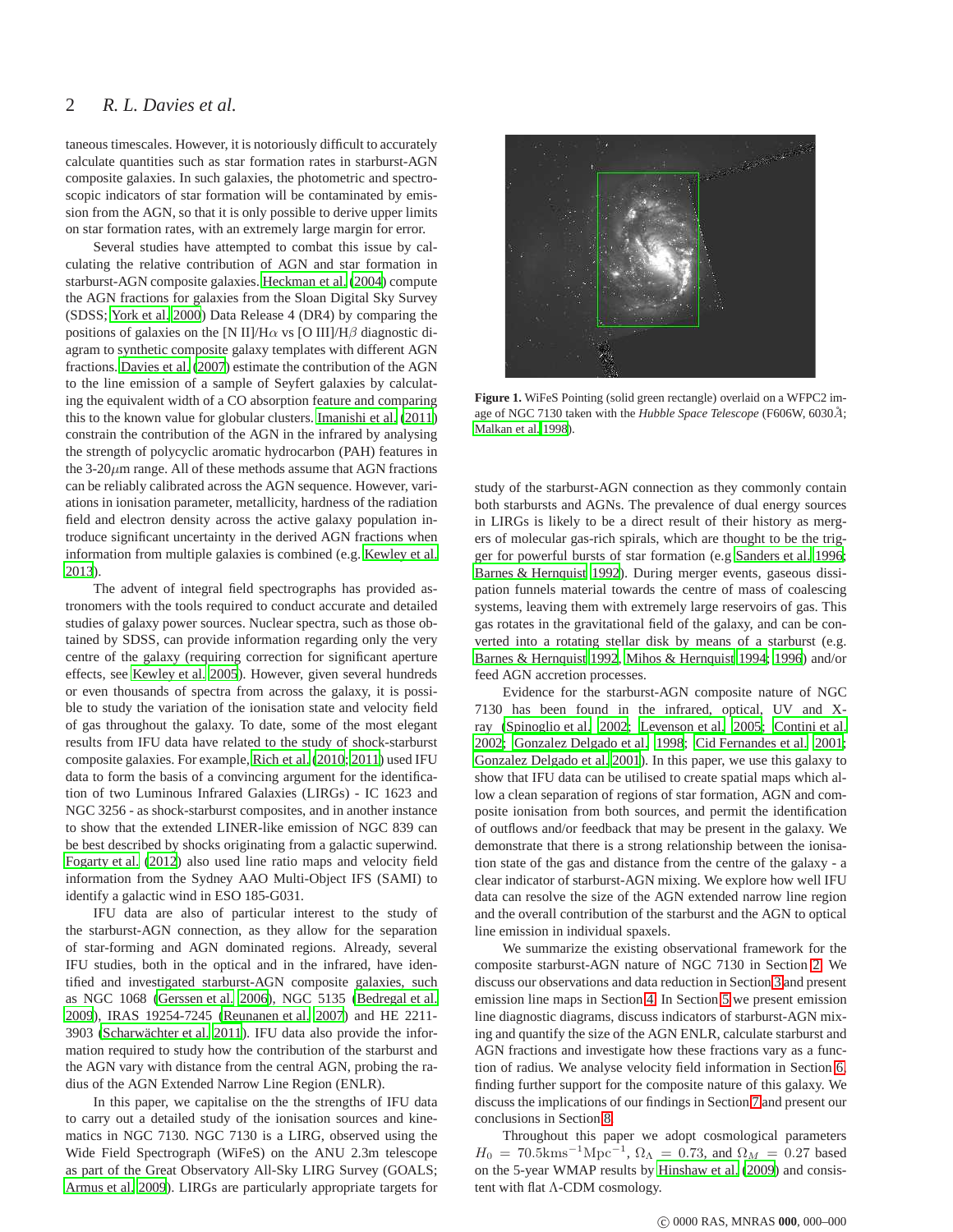

<span id="page-2-2"></span>**Figure 2.** Top to bottom, left to right: Maps of (a) [N II]/H $\alpha$ , (b) [S II]/H $\alpha$ , (c) [O I]/H $\alpha$ , and (d) [O III]/H $\beta$ . The maps have dimensions  $25'' \times 38''$ , with the same orientation as the HST image in Figure [1.](#page-1-0) Cyan crosshairs illustrate the location of the AGN (as identified by the [O I]/Hα peak) on all line ratio maps. The nuclear region of the galaxy clearly has enhanced line ratios, indicating the presence of an AGN. A ring of star-formation is also visible in the [N II]/H $\alpha$ map.

### <span id="page-2-0"></span>**2 NGC 7130**

NGC 7130 is a LIRG at a redshift of  $z = 0.016$  (corresponding to a spatial scale of  $\sim$  340 pc  $\arccos\mathrm{e}^{-1}$ ), with  $\log(L_{IR}/L_{\odot})$  $= 11.42$  [\(Armus et al. 2009](#page-10-7)). The galaxy is located at RA  $=$  $21^h 48^m 19.49^s$  and DEC =  $-34°57'04.7$ ". It is a peculiar spiral galaxy [\(Corwin et al. 1994](#page-11-51)) with two close dwarf galaxy companions [\(Gonzalez Delgado et al. 1998\)](#page-11-49), and hosts a Seyfert 1.9 nucleus [\(Veron-Cetty & Veron 2006](#page-11-52)) surrounded by a powerful and compact (90 pc) circumnuclear starburst [\(Levenson et al. 2005\)](#page-11-47). Parts of the galaxy are strongly obscured - in particular the circumnuclear region, in which the typical obscuration along the line of sight is Compton thick ( $N_H > 1.5 \times 10^{24}$  cm<sup>-2</sup>) [\(Levenson et al.](#page-11-47) [2005\)](#page-11-47). However, the nuclear region is not as obscured in other directions, allowing ionizing photons to escape and excite the galaxy's ENLR.

NGC 7130 has previously been studied in the IR, optical, UV, and X-ray. The predominately young stellar population can be detected strongly in the far infrared  $(25-500 \mu m)$ [\(Gonzalez Delgado et al. 2001\)](#page-11-29), and the majority of the near ( $\approx$ 0.8-2.5 $\mu$ m) and mid (2.5-25 $\mu$ m) infrared emission can be explained by thermal emission of dust shock-heated by supernova ejecta and stellar winds [\(Contini et al. 2002\)](#page-11-48). The blue optical color of the galactic nucleus and the presence of clear Balmer and neutral helium absorption lines are also characteristic of young and intermediate age stars [\(Gonzalez Delgado et al. 2001](#page-11-29)). The UV emission of NGC 7130 is dominated by the "featureless continuum" of the young stellar population, which displays clear absorption lines formed in the photospheres of O-B stars. Stellar wind resonance lines are also identified, which again are tracers of a young stellar population [\(Gonzalez Delgado et al. 1998](#page-11-49)). Finally, the presence of young stars is clear from the extended soft, thermal X-ray emission

c 0000 RAS, MNRAS **000**, 000–000

as well as some hard X-ray emission from X-ray binaries and other ultra-luminous X-ray sources [\(Levenson et al. 2005\)](#page-11-47).

Several indicators of AGN activity have been identified across a broad wavelength range. In the infrared, Ne V [\(Petric et al.](#page-11-53) [2011](#page-11-53)) and elevated [Ne III]  $15.56 \mu$ m/[Ne II]  $12.81 \mu$ m ratios [\(Pereira-Santaella et al. 2010](#page-11-54); [Diaz-Santos et al. 2010](#page-11-55)) are indicators of a hard ionising radiation field, whilst nuclear [Si IV]  $10.51\mu$ m emission and weak nuclear PAH emission serve as indicators of AGN accretion activity [\(Pereira-Santaella et al. 2010;](#page-11-54) [Diaz-Santos et al. 2010](#page-11-55); [Stierwalt et al. 2013](#page-11-56)). The contribution of the AGN to the radiation field of NGC 7130 is also evident in the hard X-ray field, which is compact and strongly concentrated in the nuclear region of the galaxy [\(Levenson et al. 2005](#page-11-47)).

It is interesting to note that both optical and X-ray studies of NGC 7130 find evidence in support of an outflow from the centre of the galaxy. [Veilleux et al.](#page-11-57) [\(1995](#page-11-57)) identify distinct velocity components in the [O III] and  $H\beta$  emission lines, characteristic of a galactic wind attributed to the starburst activity in the circumnuclear region. A similar analysis by [Levenson et al.](#page-11-47) [\(2005](#page-11-47)) leads to the conclusion that a spectrally soft outflowing wind is present in the galaxy. [Bellocchi et al. \(2012](#page-10-10)) also identify an outflow in the inner regions of the galaxy based on the presence of broad, blueshifted optical emission-line profiles.

### <span id="page-2-1"></span>**3 OBSERVATION AND DATA REDUCTION**

The data used in this paper were taken using the WiFeS instrument [\(Dopita et al. 2007](#page-11-58), [2010\)](#page-11-59) on the ANU 2.3m telescope at Siding Spring Observatory. WiFeS is an integral field spectrograph which can provide a full spectral coverage through optical wavelengths over a field of view of  $25" \times 38"$ . It is a double-beam instrument providing optimised throughput at resolutions of either 3000 or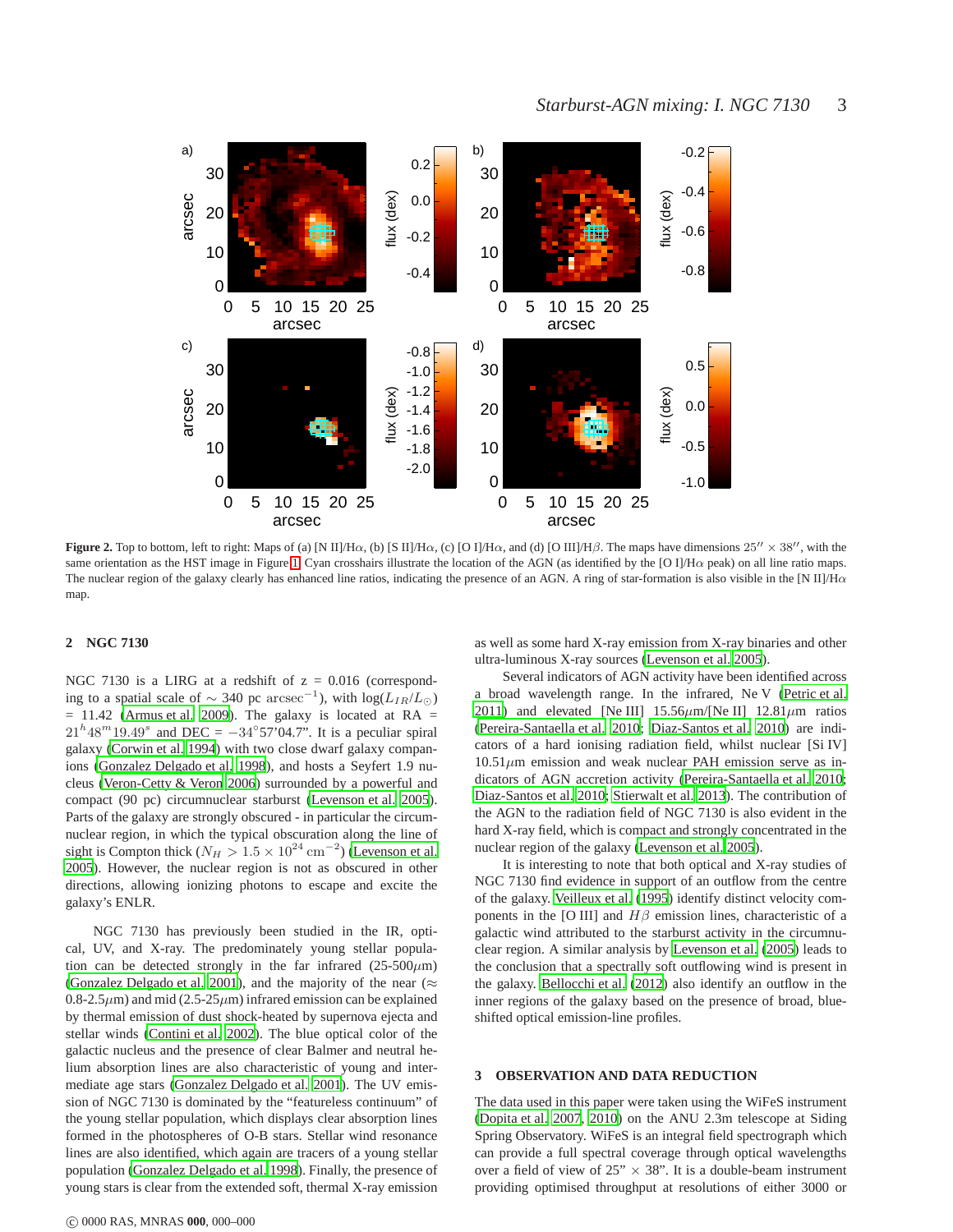

<span id="page-3-1"></span>**Figure 3.** Left to right: [N II]/Hα map (as in Figure 2) with three blue circles overlaid on the regions where the [N II]/Hα ratio peaks, WFPC2 660W *Hubble Space Telescope* image, IRAC Channel 1 (3.6 $\mu$ m) image, IRAC Channel 4 (8 $\mu$ m) image. The physical scale, coverage on the galaxy, orientation of the images and location of the blue circles remain consistent between panels. In all of the last three images it is clear than the galaxy has only one active nucleus. Both the IRAC channels also show evidence of merger activity in the form of streamers and a trailing spiral arm.

7000 throughout the spectral coverage. In the data presented here the red arm (5700 - 7000 $\AA$ ) was observed with the R = 7000 grating, and the blue spectrum (3700 - 5700 $\AA$ ) was observed with the R = 3000 grating. The coverage and orientation of the WiFeS pointing relative to a WFPC2 image taken with the *Hubble Space Telescope* are shown in Figure [1.](#page-1-0)

Our observations consist of three 20 minute exposures of the same pointing, taken 2009 September 18. The data were reduced using the IRAF WiFeS pipeline [\(Dopita et al. 2010](#page-11-59), see [Rich et](#page-11-16) al. [2010](#page-11-16), [2011](#page-11-17) for a detailed description of the process). Each pointing was bias-subtracted using bias frames to account for variations in the bias levels. Quartz lamp exposures were used to flat-field the observations, while twilight sky observations were used to account for variations in illumination along the slitlets. Spatial calibration along the slit was calculated by illuminating a wire with the quartz lamp. Wavelength calibration was calculated for each frame using a NeAr arc lamp spectrum.

The individual slitlets were combined into individual blue and red data cubes. Each data cube was flux calibrated using the flux standard EG-131, accounting for the effects of atmospheric dispersion. The two individual data cubes were median-combined to a final data cube on a common grid. The final data cube was aligned astrometrically by comparing an image generated from the WiFeS red data cube with the *Hubble Space Telescope* WFPC2 F606W image (see Figure [1\)](#page-1-0).

From the final data cube, we extract the H $\alpha$ , H $\beta$ , [N II]  $\lambda$  6583, [S II]  $\lambda\lambda$  6717, 6731, [O III]  $\lambda$  5007 and [O I]  $\lambda$  6300 emission lines. For each emission line, we accept only spaxels in which the signal-to-noise ratio (S/N) of that line is greater than 5 to allow accurate separation and classification of different ionising sources for each spaxel across the galaxy.

The Hyperleda Database lists the inclination of NGC 7130 to the line of sight as 33.7°. Given that the majority of our analysis is based on line ratios rather than absolute flux values, the only properties impacted by inclination that we are concerned with are the size of the AGN extended narrow line region and the velocity field (see Sections [5.2](#page-5-0) and [6\)](#page-8-0).

### <span id="page-3-2"></span><span id="page-3-0"></span>**4 EMISSION LINE MAPS**

#### **4.1 Spatial Distribution of starburst vs. AGN**

The [N II]/H $\alpha$ , [S II]/H $\alpha$ , [O I]/H $\alpha$  and [O III]/H $\beta$  line ratios are commonly used as diagnostics of the dominant ionisation sources in galaxies, as their differing and complementary sensitivities allow them to effectively separate starburst and AGN activity (see Section [5.1\)](#page-4-1).

The [O III]/H $\beta$  line ratio is primarily sensitive to the ionisation parameter and temperature of the line-emitting gas, and is enhanced both in the presence of low metallicity stars, where a lack of metals prevents the nebula from cooling efficiently, and in the presence of an AGN due to the hard EUV ionising radiation field which increases the ionisation state of the gas. This degeneracy between pure star-formation and AGN activity can only be broken by including another line ratio in the analysis.

In star-forming galaxies, the [N II]/H $\alpha$  ratio is most sensitive to metallicity, as nitrogen changes from a primary to a secondary nucleosynthetic element as metallicity rises [\(Kewley & Dopita](#page-11-60) [2002](#page-11-60)). However, even the smallest contribution from the hard EUV radiation field of an AGN causes this ratio to become enhanced, which therefore effectively separates spectra consistent with pure star-formation from those with some contribution from an AGN.

The [O I]/H $\alpha$  and [S II]/H $\alpha$  ratios are also enhanced in the presence of a hard ionising radiation field due to the presence of a large partially ionised zone where [O I] and [S II] are collisionally excited.

In this section, we analyse the spatial variation of the [N II]/H $\alpha$ , [S II]/H $\alpha$ , [O I]/H $\alpha$  and [O III]/H $\beta$  line ratios in NGC 7130. The maps of all four line ratios can be found in Figure [2.](#page-2-2) On each map, we overlay a blue circle enclosing the region where the [O I]/H $\alpha$  ratios are the highest.

The [N II]/H $\alpha$  line ratio peaks in the nuclear region of the galaxy. A ring of intermediate line ratios is also visible in the outer regions of the galaxy (see Figure [2](#page-2-2) a). The [S II]/H $\alpha$  map does not reflect any of the features of the [N II]/H $\alpha$  map, contrary to expectation - however, it is likely that the lower S/N on the [S II]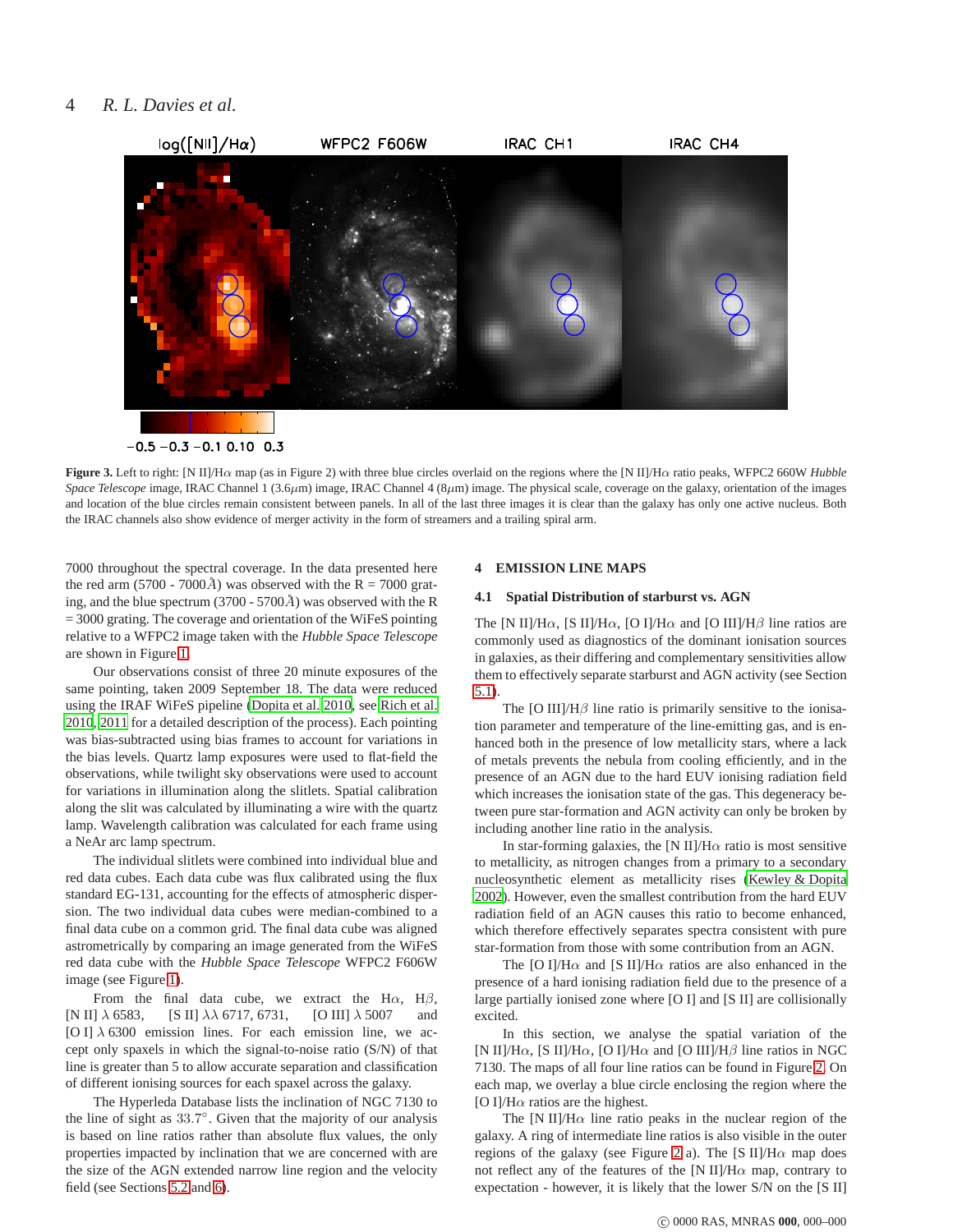

<span id="page-4-3"></span>**Figure 4.** [N II]/H $\alpha$ , [S II]/H $\alpha$  and [O I]/H $\alpha$  diagnostic diagrams showing the variation in ionisation state of the gas in NGC 7130. The solid lines in the diagrams trace the theoretical upper bound to pure star-formation [\(Kewley et al. 2001\)](#page-11-61), whilst the dashed line in the [N II]/H $\alpha$  diagnostic diagram indicates the empirical upper bound to pure star-formation [\(Kauffmann et al. 2003](#page-11-3)). The smooth distribution of points from the pure star-forming region to the AGN region on the diagnostics is indicative of starburst-AGN mixing. The color-coding of points in the [N II]/H $\alpha$  and [S II]/H $\alpha$  diagnostic diagrams relates to the maps shown in Figure [5.](#page-5-1)

emission line can account for this discrepancy (see Figure [2](#page-2-2) b). The location of the [O I]/H $\alpha$  peak in Figure [2](#page-2-2) c reveals the location of the AGN where the ionising radiation field is hardest. This is also consistent with the location of the AGN as traced by the infrared [\(Spinoglio et al. 2002\)](#page-11-46) and X-ray [\(Levenson et al. 2005\)](#page-11-47) maps.

The  $[O III]/H\beta$  map shows similar morphology to the [N II]/H $\alpha$  map but does not trace the outer ring of intermediate line ratios seen in the [N II]/H $\alpha$  map (see Figure [2](#page-2-2) d), indicating that the ionisation parameter values of the spaxels in this ring are significantly lower than the ionisation parameter values of the spaxels in the nuclear region. Therefore, the ring is likely to be photoionised by high metallicity star formation. It is interesting to note that both the [N II]/H $\alpha$  and [O III]/H $\beta$  maps have peaks which are much more extended than the [O I]/H $\alpha$  peak. The [O I]/H $\alpha$  peak is coincident with the central regions of the elongated peaks in the [N II]/H $\alpha$  and [O III]/H $\beta$  maps. Furthermore, the [N II]/H $\alpha$  map seems to have two distinct off-nuclear peaks, suggesting that ionisation sources other than star-formation and AGN activity may be important in these regions (see Section [4.2\)](#page-4-2).

#### <span id="page-4-2"></span>**4.2 Outflowing Wind**

We include data from the *Hubble Space Telescope* WPFC2 (660W) and the Infrared Array Camera (IRAC) Channels  $1$  (3.6 $\mu$ m) and  $4 (8 \mu m)$  (see Figure [3\)](#page-3-1). These ancillary data clearly indicate that the peak of the galaxy's total luminosity occurs in the centre of the nuclear region as traced by the [N II]/H $\alpha$ , [O I]/H $\alpha$  and [O III]/H $\beta$ maps, confirming that this is the location of the central AGN.

However, perhaps more interesting is the information that these images provide regarding the nature of the two off-nuclear knots seen in the [N II]/H $\alpha$  map. The HST and IRAC images give no indication of a second nucleus of any kind coincident with either the northern or southern off-nuclear peak, and thus these peaks cannot be ionised by either stellar or AGN photoionisation, as both sources would be prominent in the near and mid-infrared. Furthermore, the Spitzer IRS maps published in [Pereira-Santaella et al.](#page-11-54) [\(2010\)](#page-11-54) show no evidence for strong off-nuclear emission. Thus, we suggest that the off-nuclear [N II]/H $\alpha$  peaks are best described by an outflowing wind shock-heating the interstellar medium (see Section [7](#page-8-1) for further discussion).

It is interesting to note the presence of a bright source above the top-most blue ring in the  $8\mu$ m image. Since this channel covers  $7.7\mu$ m emission, this peak may indicate intense  $7.7\mu$ m PAH emission and thus trace a location of intense star-formation. However, without  $24\mu$ m images we cannot confirm this hypothesis.

It should also be noted that the asymmetric optical morphology of the galaxy as well as the streamers and trailing spiral arms seen in the images from Channels 1 and 4 of IRAC (see Figure [3\)](#page-3-1) support the notion that this galaxy may have recently undergone merger activity.

#### <span id="page-4-1"></span><span id="page-4-0"></span>**5 THE STARBURST-AGN MIXING SEQUENCE**

#### **5.1 Diagnostic Diagrams**

Our analysis of the starburst-AGN mixing in NGC 7130 is based on strong-line ratio diagnostic diagrams. [Baldwin, Phillips & Terlevich \(1981\)](#page-10-11) first combined the [N II]/H $\alpha$ and [O III]/H $\beta$  line ratios to form a diagnostic for the dominant emission sources of galaxies. This diagnostic was subsequently revised by [Osterbrock & Pogge \(1985](#page-11-62)), and in 1987 [Veilleux & Osterbrock](#page-11-63) added two more diagnostics to the set, combining the [O III]/H $\beta$  line ratio with the [S II]/H $\alpha$  and [O I]/H $\alpha$ line ratios respectively.

Since their original formulation, these diagnostics have been updated a series of times. [\(Kewley et al. 2001\)](#page-11-61) employed stellar population synthesis and photoionisation models to fit a theoretical "maximum starburst" (Ke01) line to all diagrams (appearing as solid lines in Figure [4\)](#page-4-3). These lines represent the maximum line ratios which can be attributed purely to star-formation whilst remaining consistent with theoretical models. [Kauffmann et al.](#page-11-3) [\(2003](#page-11-3)) fitted an empirical (Ka03) line on the [N II]/H $\alpha$  diagram enclosing the region where starburst-AGN composite galaxies should lie, based on the positions of the star-forming and starburst-AGN mixing sequences for a sample of over 100,000 galaxies from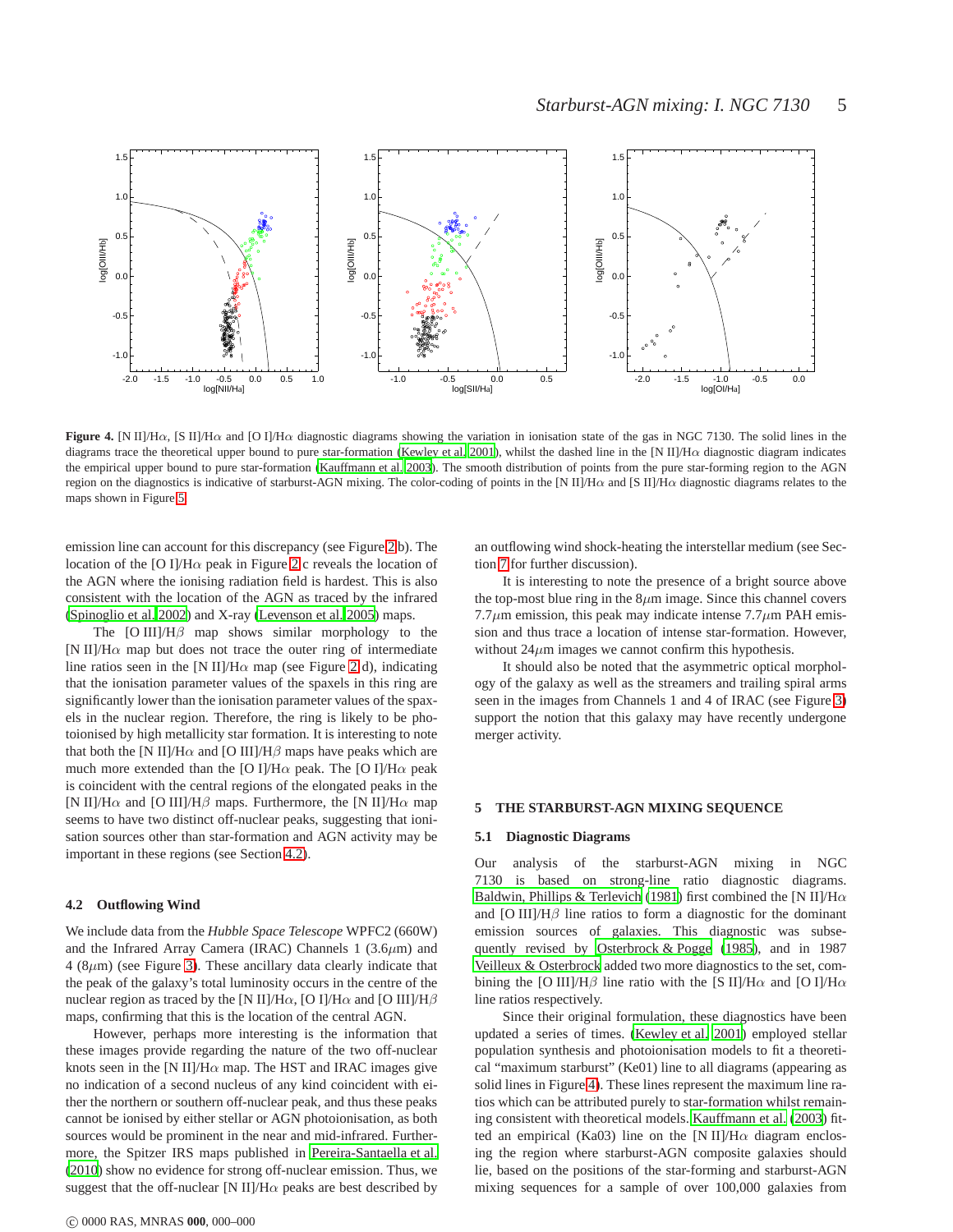

<span id="page-5-1"></span>**Figure 5.** (a) Map of the galaxy in blue with composite spaxels plotted over the top in red. The beige contours show the large-scale  $H\alpha$  morphology of the galaxy. It is clear that the composite spaxels form a ring around the nuclear region of the galaxy.(b) Map of the galaxy with spaxels color-coded according to distance up the mixing sequence on the [N II]/Hα vs [O III]/Hβ diagnostic diagram. c) Map of the galaxy with spaxels color-coded according to distance up the mixing sequence on the [S II]/H $\alpha$  vs [O III]/H $\beta$  diagnostic diagram. In panels b) and c), there is a clear relationship between the position of spaxels on the mixing sequence and their distance from the centre of the galaxy, with the contribution of the AGN decreasing towards larger radii - indicative of starburst-AGN mixing.

SDSS [\(York et al. 2000](#page-11-33)). The empirical line appears dashed on the [N II]/Hα diagnostic diagram.

Figure [4](#page-4-3) shows the [N II]/H $\alpha$ , [S II]/H $\alpha$  and [O I]/H $\alpha$  vs [O III]/ $H\beta$  diagnostic diagrams for NGC 7130, with each data point representing an individual spaxel. In all three of the diagnostic diagrams there is a smooth distribution of points from the star-forming to the AGN region. This distribution is known as a mixing sequence, and traces variations in AGN fraction and metallicity from the HII regions outside of the AGN ENLR to the AGN in the centre of the galaxy (see [Kewley et al. 2013\)](#page-11-36).

### <span id="page-5-0"></span>**5.2 Correlation between location and energy of ionising radiation**

In light of the starburst-AGN composite nature of NGC 7130, we dissect the starburst-AGN activity. The mixing sequence between the H II region and AGN regimes on the [N II]/H $\alpha$  vs [O III]/H $\beta$ diagnostic diagram traces variations in both metallicity and AGN fraction throughout the galaxy. The contribution of the AGN is expected to rise towards the centre of the galaxy, and the metallicity may stay constant or increase towards the centre of the galaxy (consistent with observations of metallicity gradients in local spiral galaxies; e.g [McCall 1982](#page-11-64); [Zaritsky et al. 1994](#page-11-65); [van Zee et al.](#page-11-66) [1998\)](#page-11-66). The impact of abundance gradients on our interpretation of starburst-AGN mixing will be discussed further in Section [7.](#page-8-1)

In order to determine the relationship between distance from the centre of the galaxy and position on the mixing sequence, we construct maps of the galaxy, color-coding spaxels according to their location on the [N II]/H $\alpha$  vs [O III]/H $\beta$  diagnostic diagram. The results are remarkable.

In Figure [5](#page-5-1) a) we highlight the position of composite spaxels (red) relative to the rest of the galaxy (blue) and the  $H\alpha$  emission peaks (beige contours). Composite spaxels are defined as those lying in between the Ke01 and Ka03 demarcation lines on the [N II]/H $\alpha$  vs [O III]/H $\beta$  diagnostic diagram, and are likely to be ionised by either a roughly even combination of star-formation and AGN activity (e.g. [Hill et al. 2006](#page-11-67); [Panessa et al. 2005](#page-11-68)) or a combination of star formation and shock excitation (e.g. [Rich et al.](#page-11-17)

[2011](#page-11-17); [Sharp & Bland-Hawthorn 2010;](#page-11-69) [Monreal-Ibero et al. 2006;](#page-11-70) [Farage et al. 2010\)](#page-11-71). In NGC 7130, the composite points form a clean ring around the nuclear region of the galaxy. This ring is evidence of a starburst-AGN mixing region in which starburst and AGN emission are both energetically significant. Therefore, in this galaxy, the composite region demarcates the boundary of the AGN ENLR.

In Figure [5](#page-5-1) b), we further separate the [N II]/H $\alpha$  vs [O III]/H $\beta$ mixing sequence into spaxels classified as H II regions (black), composite (red) and AGN-dominated (blue and green). The spaxels colored blue and green occupy distinct regions on the mixing sequence (as seen in Figure [4,](#page-4-3) left), with the exact division chosen so that the majority of the blue spaxels lie in the nuclear region of the galaxy. We see from Figure [5](#page-5-1) b) that the correspondence between location on the mixing sequence and distance from the centre of the galaxy seen for the composite spaxels extends to spaxels with both higher and lower [O III]/H $\beta$  values.

The spaxels colored blue occupy the nuclear region of the galaxy, consistent with emission due to pure AGN as well as photoionisation by a galactic wind. The spaxels colored green form a clean ring around the nuclear region of the galaxy, consistent with emission dominated by AGN photoionisation with some contribution from star formation. This ring forms the inner edge of the ring observed in Figure [5](#page-5-1) a), consistent with the notion that the composite spaxels are ionised by an approximately equal contribution from star-formation and AGN activity. The AGN ENLR is cleanly segregated from the lower ionisation state H II region spaxels, which occupy the outer regions of the galaxy's [O III]/ $H\beta$  disk.

Figure [5](#page-5-1) c) shows that very similar behaviour is uncovered when color-coding spaxels according to their distance along the [S II]/H $\alpha$  vs [O III]/H $\beta$  mixing sequence. Although the [S II]/H $\alpha$ diagnostic diagram does not provide a division between pure starforming and composite spaxels, we again observe clean rings of gas ionized by a decreasing fraction of AGN activity as distance from the centre of the galaxy increases. The spaxels with the highest [O III]/ $H\beta$  values (at the top of the starburst-AGN mixing sequence) lie closest to the centre of the galaxy, whilst the spaxels with the lowest [O III]/ $H\beta$  values lie furthest from the centre of the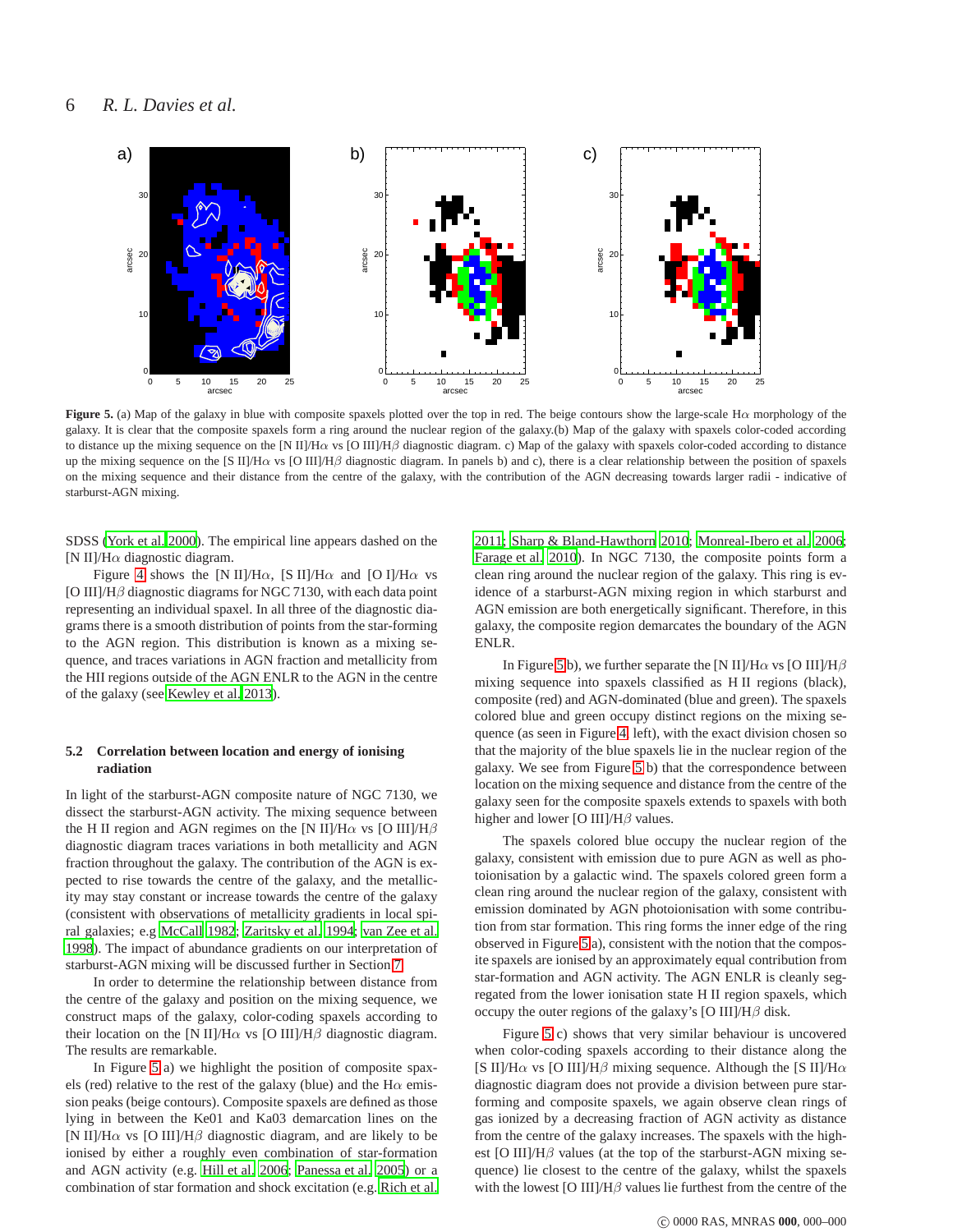galaxy. It is likely that starburst-AGN mixing signatures will also be visible from the [O I]/H $\alpha$  diagnostic when [O I]  $\lambda$  6300 is detected at a statistically significant level in a sufficient number of spaxels.

We use the clean segregation of the AGN ENLR to calculate its size. Assuming the ENLR to be elliptical in shape, we find that the radius of the ENLR is  $5.4 \pm 2.3$ ", which corresponds to a physical size of  $1.8 \pm 0.8$  kpc. The error on the radius encompasses the variation in length between the major and minor axes of the ellipse as well as the 2" point-spread function (PSF) of the data. The ENLR size is consistent with the majority of ENLRs in Seyfert 2 galaxies, which are found to be 1-5 kpc in radius [\(Bennert et al. 2006](#page-10-12)).

#### **5.3** Mixing sequence and  $d_{SF}$

The existence of a strong correlation between position on the mixing sequence and distance from the centre of the galaxy allows us to calculate the fractional contribution of the starburst and the AGN activity to the line emission in each spaxel. Numerical calibration of the mixing sequence is done empirically according to the notion of star-forming distance  $(d_{SF})$ , see [Kewley et al. 2006](#page-11-72) for further discussion). The fundamental principle of  $d_{SF}$  is to provide a means of quantifying the distance of a point on the [N II]/H $\alpha$  vs [O III]/H $\beta$  diagnostic diagram from the star-forming sequence, traced out by pure star-forming galaxies from SDSS (see [Kauffmann et al. 2003](#page-11-3)). Since the majority of AGN-dominated galaxies appear to mix with high-metallicity H II regions (see [Groves et al. 2006](#page-11-73)),  $d_{SF}$  is defined such that the high metallicity end of the star-forming sequence represents  $d_{SF} = 0$ .

In global or nuclear spectra, galaxies that lie further away from the star-forming sequence can be expected to have larger AGN contributions than galaxies which lie closer to the star-forming sequence as the rate of enhancement of [O III]/ $H\beta$  scales with the collisional excitation rate in the nebula. We emphasise that this measure cannot be used to derive quantitative information regarding the absolute contribution of starburst or AGN activity to the optical luminosity of a galaxy or region when the spectra used to construct the mixing sequence are taken from several different host galaxies. Metallicity, ionisation parameter, the hardness of the AGN radiation field and electron density can all vary between galaxies and this leads to significant uncertainty in the AGN contribution (see [Kewley et al. 2013](#page-11-36)). Therefore, it is only when integral field data are available and a mixing sequence can be constructed with spaxels from a single host galaxy that the following analysis is valid.

We assign 100% and 0% AGN fractions to the spaxels with the highest and lowest [O III]/ $H\beta$  values on the mixing sequence respectively. We then assign AGN fractions to all other spaxels according to their projection distance along the line between these two most extreme points. Figure [6](#page-6-0) shows the mixing sequence for NGC 7130 color-coded by assigned AGN fractions in bins of width 10%.

It is difficult to determine the error on the assigned AGN fractions. However, by constructing starburst-AGN mixing models we determine that the relative error in AGN fractions assigned using this technique is on the order of 6% (see Paper II for a more detailed discussion of mixing models and error calculations).

#### **5.4 Calculation of the relative starburst-AGN fraction**

We use the numerical calibration of our starburst-AGN mixing sequence to calculate the relative contribution of the starburst and

![](_page_6_Figure_11.jpeg)

<span id="page-6-0"></span>**Figure 6.** [N II]/H $\alpha$  vs [O III]/H $\beta$  diagnostic diagram for NGC 7130. Colors represent 10% increments in the AGN fraction, going from 0-10% (maroon) to 90-100% (pink).

the AGN activity to the H $\alpha$  and [O III] luminosities of the galaxy. H $\alpha$  traces active star-formation, and thus the H $\alpha$  luminosity of the galaxy is expected to be largely attributable to star-formation activity. The [O III] emission line, on the other hand, is significantly enhanced in the presence of an AGN due to the hardness of the ionising radiation field.

The total H $\alpha$  or [O III] luminosity of the galaxy can be calculated using

$$
L_{tot} = \sum_{i=1}^{n} L_n
$$

(where  $L_n$  is the luminosity of the relevant line in spaxel n). The luminosity that can be attributed to the AGN is given by

$$
L_{AGN} = \sum_{i=1}^{n} f_n^{AGN} L_n
$$

(where  $f_n^{AGN}$  is the AGN fraction in spaxel n). Then the total fraction of emission due to the AGN for that emission line is given by

$$
f_{tot}^{AGN} = \frac{L_{AGN}}{L_{tot}}
$$

Similarly, the total fraction of emission due to star-formation for a particular line is given by

$$
f_{tot}^{SF} = \frac{L_{SF}}{L_{tot}}
$$

We find that the fraction of [O III] luminosity from starformation and AGN activity is 30  $\pm$  2% and 70  $\pm$  3% respectively. The fraction of  $H\alpha$  luminosity from star-formation and AGN activity is  $65 \pm 3\%$  and  $35 \pm 2\%$  respectively.

The hard ionising radiation field from the AGN produces more [O III] than Balmer series lines, as expected. However, we also observe that the AGN is responsible for 35% of the H $\alpha$  luminosity of the galaxy and the star-formation is responsible for 30% of the [O III] luminosity - supporting the notion that both starburst and AGN activity are energetically significant in NGC 7130.

It is important to note that the AGN fractions indicate the degree of error that is made when using  $H\alpha$  as a star formation rate (SFR) indicator in composite galaxies. Use of the H $\alpha$  luminosity without correction for contribution from an AGN will over-estimate the true SFR of a galaxy (35% overestimation in the case of NGC 7130).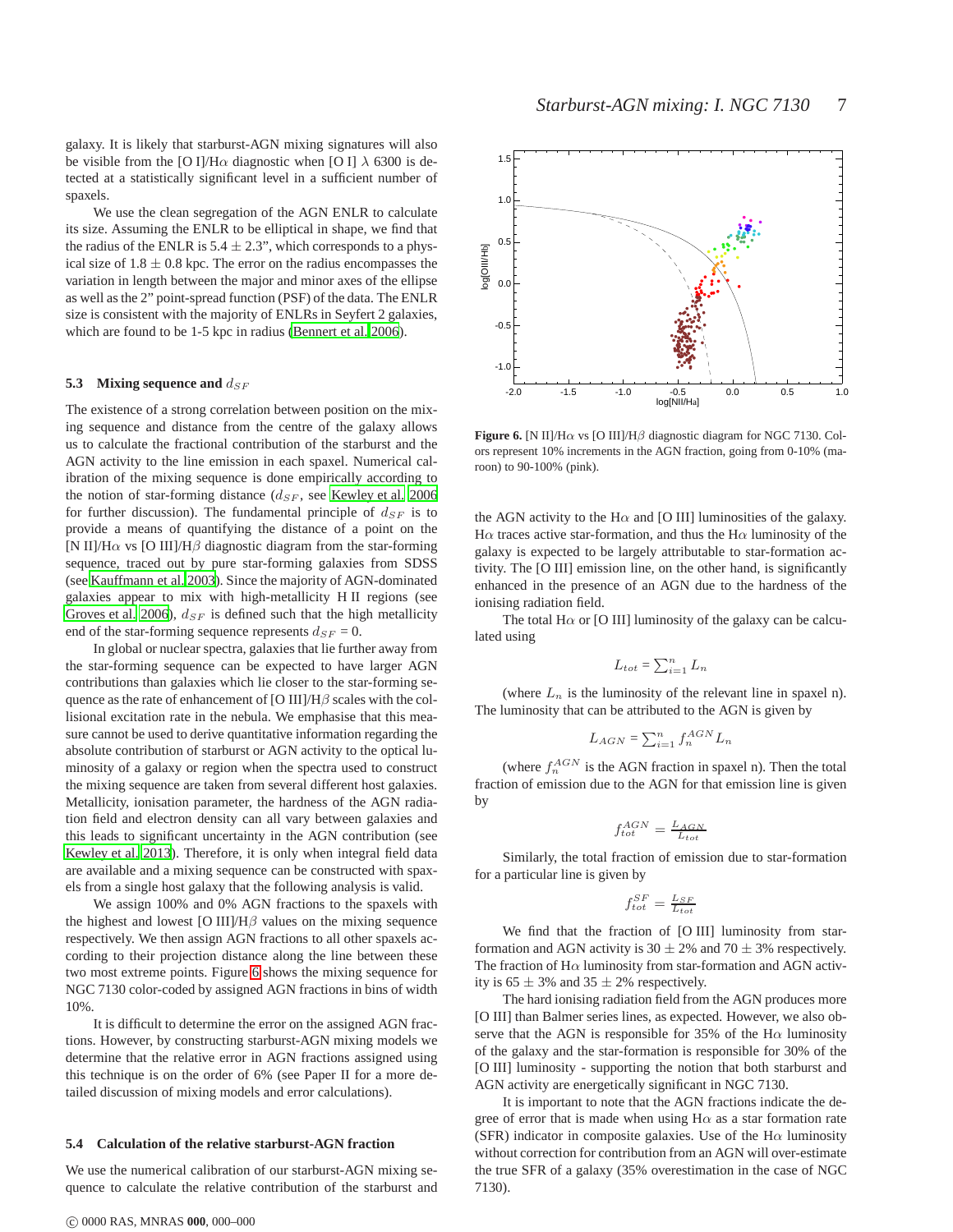![](_page_7_Figure_1.jpeg)

<span id="page-7-0"></span>**Figure 7.** Starburst and AGN fractions as a function of distance from the central AGN. The green points represent the AGN fraction for individual spaxels, whilst the red points represents the starburst fraction. The green and maroon stars indicate the average radii for each AGN fraction and starburst fraction respectively. The error bar on the right hand side of the Figure indicates the nominal error on raw data points at 50% AGN/SF fraction.

#### **5.5 AGN fraction as a function of radius**

In Figure [7,](#page-7-0) we show quantitatively how the contributions of the starburst and the AGN change as a function of distance from the centre of NGC 7130. We define the centre of the galaxy to be the centroid of the [O I] emission, which our analysis from Section [4.1](#page-3-2) indicates is the best tracer of AGN activity in the galaxy. The green circles show the AGN fractions of individual spaxels as a function of radius, whilst the red circles trace the relative contribution of the star-formation. The green stars indicate the average distance of spaxels from the centre of the galaxy at each AGN fraction, whilst the maroon stars indicate the average radius of spaxels at each starforming fraction. The error bar on the right hand side of the Figure indicates the nominal error on raw data points at 50% AGN/SF fraction. The vertical errors trace the 6% relative error on the AGN fraction, so that points at higher AGN fraction will have a larger vertical error than that indicated by the nominal error, whilst the vertical error will be lower at lower AGN fractions. The horizontal errors trace the maximum error on the radius due to the PSF of the data.

The AGN fraction is highest in the centre of the galaxy but drops quickly as the radius increases, with the inverse behaviour observed for the relative contribution of the star-formation. The largest deviation from a monotonic decrease in AGN fraction as a function of radius occurs in the inner-most regions of the galaxy, as the AGN fraction peaks at a non-zero radius. This is likely to be due to the elevated [N II]/H $\alpha$  and [O III]/H $\beta$  line ratios observed on either side of the [O I]/H $\alpha$  peak in Figure [2.](#page-2-2) This highlights that the [O I]/H $\alpha$  vs [O III]/H $\beta$  diagnostic diagram may be a better diagnostic of starburst-AGN mixing when the [O I] line is detected at a statistically significant level in a large number of spaxels. We will follow this up in a future paper.

![](_page_7_Figure_6.jpeg)

<span id="page-7-1"></span>**Figure 8.** H $\alpha$  flux-weighted velocity dispersion histogram, indicating three peaks at  $\sigma \approx 30 \,\mathrm{km s^{-1}}$ ,  $\sigma \approx 150 \,\mathrm{km s^{-1}}$  and  $\sigma \approx 400 \,\mathrm{km s^{-1}}$ . These peaks are likely to trace the pure star-forming, composite and pure-AGN components respectively.

The distance at which the AGN and the star formation contribute equally (AGN fraction = 50%) is approximately  $3.4 \pm 1.7$ ", or  $1.1 \pm 0.6$  kpc. This is smaller than the extended narrow line region radius derived in Section [5.2](#page-5-0) - as expected, since the extended narrow line region is defined such that points outside of it have less than 10% contribution from the AGN.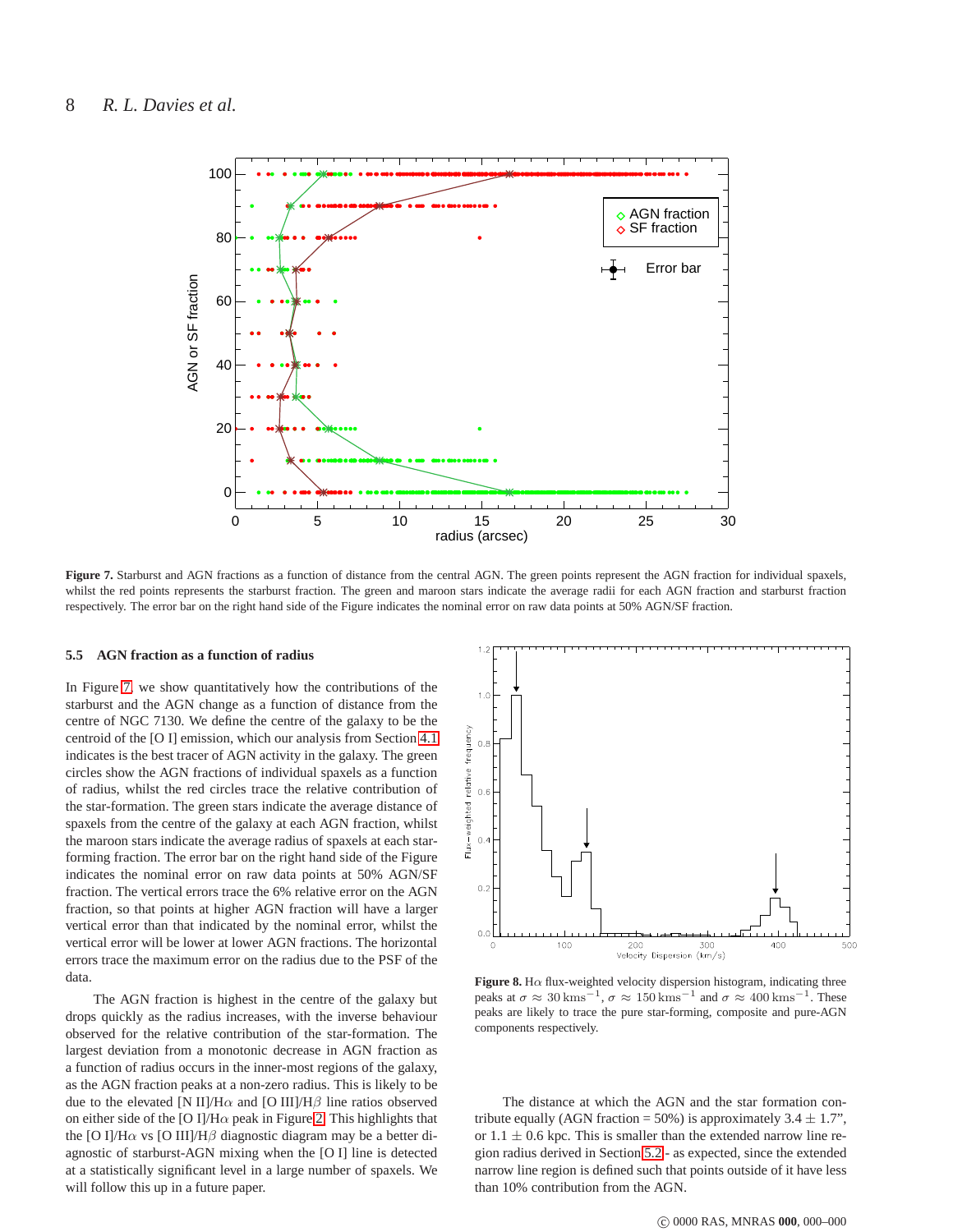![](_page_8_Figure_1.jpeg)

<span id="page-8-2"></span>Figure 9. Top, left to right: Maps of velocity field by component (1-3, a to c). The recessional velocities are relative to the overall recessional velocity of the galaxy. Bottom, left to right: maps of velocity dispersion  $(\sigma)$  by component (1-3, d to f).

### <span id="page-8-0"></span>**6 VELOCITY FIELD AND VELOCITY DISPERSION**

We show the H $\alpha$  flux-weighted velocity dispersion ( $\sigma$ ) distribution for NGC 7130 in Figure [8.](#page-7-1) There are three clear peaks, marked by arrows. The first and largest, at  $\sigma \approx 30 \text{ km s}^{-1}$ , indicates that the optical spectra of NGC 7130 are dominated by low- $\sigma$  H II regions (see e.g. [Epinato et al. 2010\)](#page-11-74). The other peaks at  $\sigma \approx 150 \,\mathrm{km s}^{-1}$ and  $\sigma \approx 400 \text{ km s}^{-1}$  suggest that there could be distinct velocity components corresponding to more energetic ionisation sources.

We assign three velocity dispersion components: component  $1 \ (\sigma \leqslant 80 \,\mathrm{km s^{-1}})$ , component  $2 \ (80 \,\mathrm{km s^{-1}} < \sigma \leqslant 250 \,\mathrm{km s^{-1}})$ , and component 3 ( $\sigma > 250 \,\mathrm{km s}^{-1}$ ). We show maps of velocity field as a function of velocity dispersion component in Figure [9](#page-8-2) a to c. Maps of velocity dispersion as a function of velocity dispersion component are shown in Figure [9](#page-8-2) d to f.

The velocity field for component 1 is similar to the rotation curve of NGC 7130 across the entire H $\alpha$  disk, and therefore is likely to trace the galaxy's underlying velocity field (see Figure [9](#page-8-2) a). The velocity dispersion map shows that  $\sigma$  decreases with distance from the centre of the galaxy (see Figure [9](#page-8-2) d), peaking at approximately 60 kms<sup> $-1$ </sup> and decreasing smoothly to 30 kms<sup> $-1$ </sup> at the largest radii. This behaviour is consistent with theoretical and observational views of higher velocity dispersions in Seyfert nuclei (e.g. [Stokaslova et al. 2009](#page-11-75)).

The velocity field and velocity dispersion maps for component 2 show similar features to those of component 1, but over a smaller cross-sectional area (approximately 54% of the region covered by component 1; see Figures [9](#page-8-2) b and e). The higher  $\sigma$  in this component suggests that it may trace starburst-AGN mixing.

The third component is detected primarily in spaxels coincident with the nucleus of the [O I]/H $\alpha$  emission. The high ve-locity dispersion (around 400 kms<sup>-1</sup>, see Figure [9](#page-8-2) f) is consistent with the injection of energy by an active galactic nucleus, and the blue-shifted velocity field (see Figure [9](#page-8-2) c) supports the notion of an outflowing wind, as identified by [Veilleux et al. \(1995](#page-11-57)) and [Levenson et al.](#page-11-47) [\(2005](#page-11-47)).

### <span id="page-8-1"></span>**7 DISCUSSION**

Our analysis of line ratio maps, velocity field and velocity dispersion information in NGC 7130 has clearly indicated that this galaxy is a starburst-AGN composite galaxy - a conclusion which is strongly supported by past studies. As a galaxy with a Seyfert 1.9 nucleus, its luminosity might be expected to be dominated by the activity of the AGN. Indeed, the signature of this AGN is clear in the high [N II]/H $\alpha$ , [O III]/H $\beta$  and [O I]/H $\alpha$  ratios and high velocity dispersion, as well as indicators in the IR [\(Petric et al. 2011](#page-11-53); [Pereira-Santaella et al. 2010;](#page-11-54) [Diaz-Santos et al.](#page-11-55) [2010](#page-11-55); [Stierwalt et al. 2013\)](#page-11-56) and X-ray [\(Levenson et al. 2005](#page-11-47)). However, we have demonstrated that this galaxy also shows evidence for strong star-formation - probably triggered by previous merger activity, which remains imprinted on the galaxy's emission signature in the form of its asymmetric optical morphology, streamers and trailing tidal arms. The signature of the star formation is clear from the strong H $\alpha$  emission, the low [N II]/H $\alpha$  and [O III]/ $H\beta$  ratios in the extended emission regions of the galaxy, and the prominent low velocity dispersion component, as well as several other indicators in the IR [\(Gonzalez Delgado et al. 2001;](#page-11-29) [Contini et al. 2002](#page-11-48)), optical [\(Gonzalez Delgado et al. 2001](#page-11-29)), UV [\(Gonzalez Delgado et al. 1998](#page-11-49)), and X-ray [\(Levenson et al. 2005](#page-11-47)).

The smooth mixing sequence from the H II to AGN regions on the [N II]/H $\alpha$  vs [O III]/H $\beta$  and [S II]/H $\alpha$  vs [O III]/H $\beta$  diagnostic diagrams indicates that NGC 7130 contains regions with a range of AGN contributions that depend on distance from the centre of the galaxy. The AGN radiation field is strongest in the nuclear region of the galaxy, and grows weaker as distance from the centre of the galaxy increases until star-formation becomes dominant in the extended emission region of the galaxy. This clean behaviour allows us to identify the boundary of the AGN extended narrow line region, which we find to lie  $1.8 \pm 0.8$  kpc from the central AGN. The ability to use starburst-AGN mixing to calculate the size of AGN ENLRs could be useful for future investigation of how the size of the ENLR relative to the extent of star formation depends on properties of the AGN.

We have also presented a technique for numerical calibration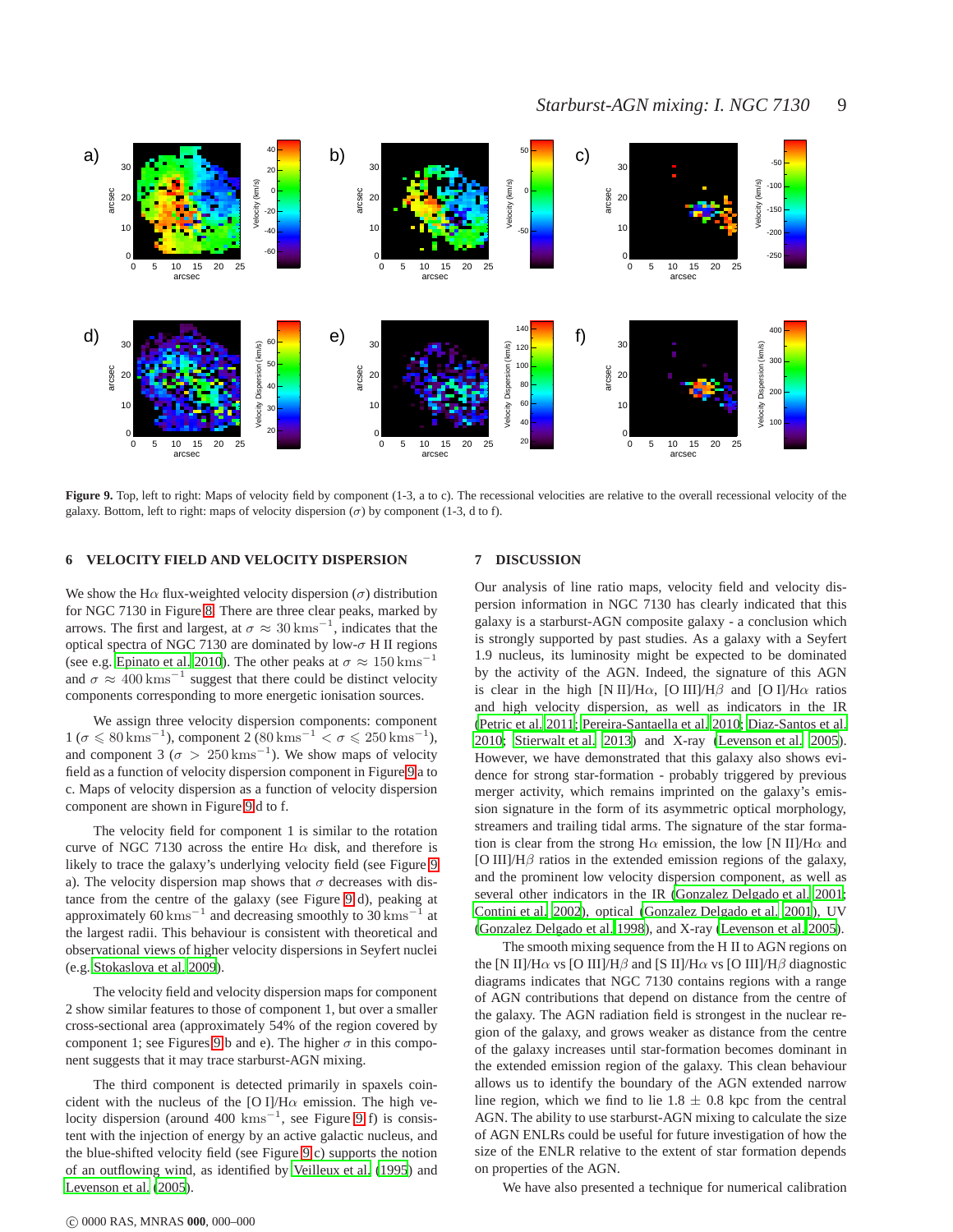![](_page_9_Figure_1.jpeg)

<span id="page-9-0"></span>**Figure 10.** Continuum normalized spectra showing the [N II] + H $\alpha$  (top) and He I + Na I D (bottom) profiles for 5<sup>*''*</sup> apertures from the nucleus (left) and a spiral arm region west of the nucleus (right). The solid vertical lines indicate the rest-frame centroids of [N II]  $\lambda$  6583 (top) and Na I D  $\lambda \lambda$  5890, 5896 (bottom). Strongly blueshifted Na I D and broad emission line profiles in the nuclear region are unambiguous signs of an outflow in the galaxy.

of starburst-AGN mixing sequences constructed using spectra from a single galaxy. Our analysis of AGN fractions in NGC 7130 reveals that star-formation dominates the  $H\alpha$  luminosity and AGN activity dominates the [O III] luminosity (as expected) - however, in both cases the non-dominant energy source is responsible for at least 25% of the line luminosity - indicating, for example, the degree to which star formation rates calculated from H $\alpha$  will be overestimated in composite galaxies. Further investigation of the numerical calibration of mixing sequences will assist in the development of techniques to decompose spectra into their star-forming and AGN components (see Paper II for more detailed discussion).

One source of complication in the emission line analysis for NGC 7130 is the off-nuclear knots of elevated [N II]/H $\alpha$  line ratios, seen in Figure [2.](#page-2-2) In Section [4,](#page-3-0) we suggested that these may be the result of an outflowing wind shock-heating the interstellar medium. The notion of an outflow is supported in our data by the strong blueshift observed in the third velocity component. In order to investigate this further, we extract profiles of the [N II]+  $H\alpha$  and He  $I + Na I D$  features in 5" apertures centred on the nucleus and a spiral arm region west of the nucleus (see Figure [10\)](#page-9-0). The strongly blue-shifted Na I D absorption feature in the nuclear region is an unambiguous sign of outflowing material (e.g. [Rupke et al. 2005\)](#page-11-76). The nuclear He I, [N II] and  $H\alpha$  emission profiles also show significant broadening and blue-shifted tails compared to the clean, narrow line profiles in the spiral arm region.

[Levenson et al. \(2005\)](#page-11-47) suggest that the outflow is starburstdriven based on the morphology of the extended soft X-ray emission, and [\(Veilleux et al. 1995](#page-11-57)) come to the same conclusion based on the [O III] and  $H\beta$  emission profiles. However, the strong Seyfert-like line ratios seen in emission are more consistent with AGN driven outflows (e.g. [Sharp & Bland-Hawthorn 2010](#page-11-69)). The low spatial resolution of our data makes it difficult to differentiate between a wind driven by circumnuclear starburst or AGN activity. In order to differentiate between starburst and AGN driven winds it is necessary to employ high spatial resolution IFUs on 8-10m class telescopes, preferably with the aid of adaptive optics.

Another possible explanation for the elevated off-nuclear [N II]/H $\alpha$  line ratios is shock-excitation in an outflowing cocoon. In this scenario, radio jets can interact with the interstellar medium, producing high velocity shocks which provide UV photons to excite the ENLR (see [Dopita & Sutherland 1995](#page-11-77); [Bicknell et al. 1997](#page-10-13), [1998](#page-10-14), [2000\)](#page-10-15). NGC 7130 has an elongated radio structure which could indicate the presence of radio jets, although this structure has been attributed to shocks or star-formation along the galactic bar [\(Bransford et al. 1998](#page-10-16)). In order to determine whether out-flowing material or radio jets are responsible for shock-heating the interstellar medium, it is necessary to conduct an analysis of the energetics of the interstellar medium, which is beyond the scope of this paper.

It is also important to consider the impact of metallicity gradients on our interpretation of starburst-AGN mixing. As discussed in Section [4.1,](#page-3-2) both the metal abundance of the line-emitting gas and the hardness and concentration of the EUV ionising radiation field from the AGN affect the [N II]/H $\alpha$  and [O III]/H $\beta$  line ratios. Therefore, for galaxies with metallicity gradients, the variation in [N II]/H $\alpha$  and [O III]/H $\beta$  as a function of radius is driven by changes in both metal abundance and the AGN fraction. Theoretical starburst-AGN mixing curves constructed using photoionization models suggest that metallicity gradients primarily impact the slope of starburst-AGN mixing sequences. By applying the AGN fraction calculation method we have presented to these theoreti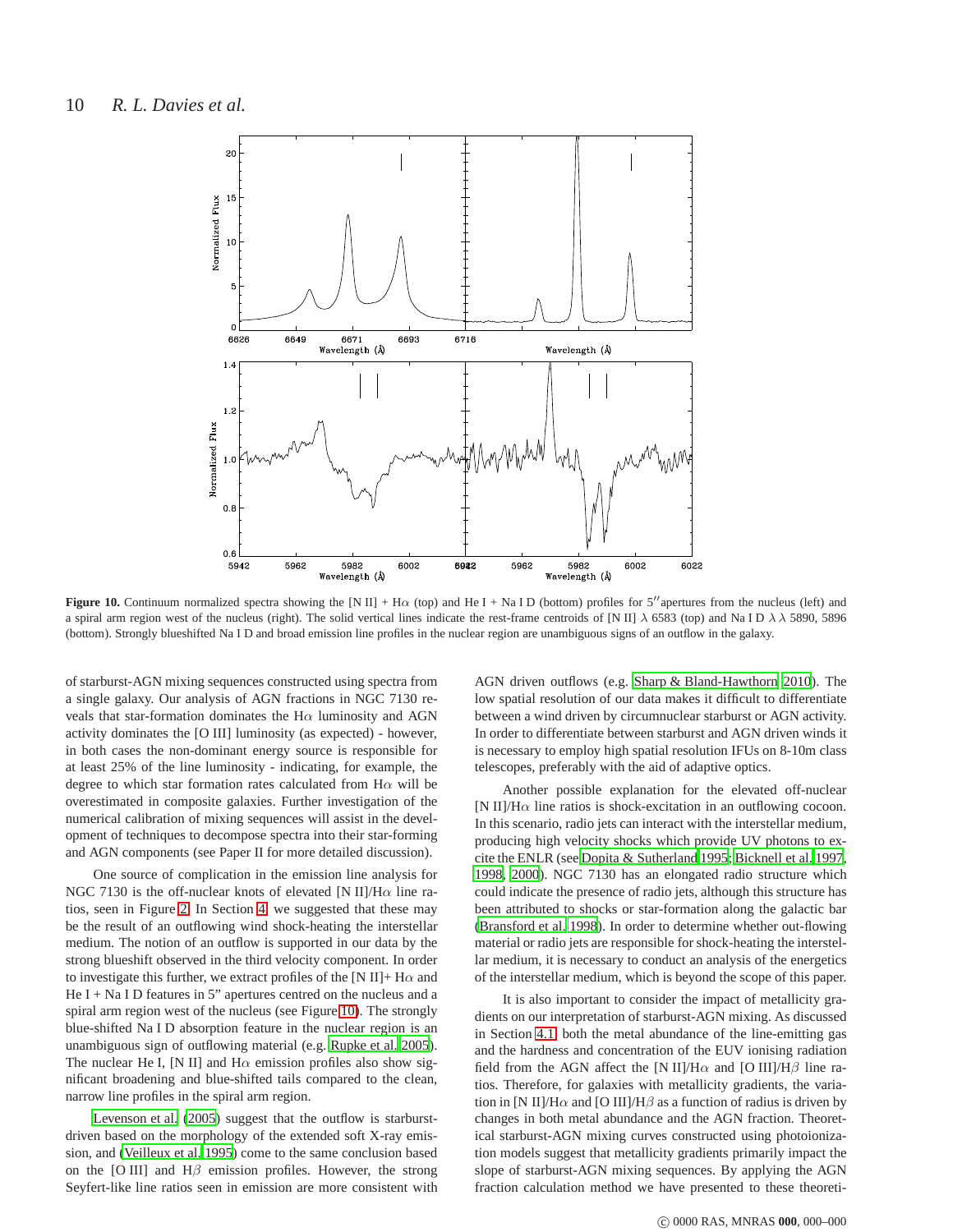cal mixing curves, we have determined that the accuracy of our method is not compromised by the presence of abundance gradients when both the abundance gradient and the observed starburst-AGN mixing curve are smooth - confirming that our interpretation of starburst-AGN mixing in NGC 7130 is robust. The impact of abundance gradients on interpretations of starburst-AGN mixing will be discussed in detail in a future paper.

Aside from our major results, this study demonstrates the power of IFU data as a tool which opens the door to many new opportunities in the study of the starburst-AGN connection. Our identification of the outflowing wind in this galaxy clearly highlights the strengths of IFU data in dissecting the power sources of galaxies. The ability to probe the spatial variation of diagnostic line ratios and velocity properties provides us with a much more detailed and far-reaching picture of the physical processes at work within individual galaxies than has ever been derived from single-fibre or long slit spectroscopy. Furthermore, we have shown that more complete and higher resolution data sets allow for more precise numerical calibrations, propelling us into the era of detailed numerical analysis. By combining the results of this study with theoretical investigations and follow-up observational work, we will be able to study star formation rates and metallicity gradients in AGN dominated galaxies as well as pure star-forming galaxies.

### <span id="page-10-9"></span>**8 CONCLUSION**

Using IFU emission line data, we have shown that NGC 7130 is a remarkably clean prototype for starburst-AGN mixing in composite galaxies. By combining line ratio maps and line diagnostic diagrams we have uncovered a clear relationship between the location of points on the starburst-AGN mixing sequence and their distance from the centre of the galaxy. We find that:

• The spatial variation of the strong line ratios in NGC 7130 is consistent with a combination of star-formation and AGN activity.

• The composite spaxels, identified using the [N II]/H $\alpha$  vs [O III]/H $\beta$  diagnostic diagram, form a clear ring around the nuclear region of the galaxy.

• Spaxels which lie further up the mixing sequence on the [N II]/H $\alpha$  vs [O III]/H $\beta$  diagnostic diagram also lie closer to the centre of the galaxy. When color-coding spaxels according to their distance up the mixing sequence we observe clean rings of gas ionised by different combinations of star formation and AGN activity; indicating that the ionisation state of the gas decreases smoothly with distance from the central AGN.

• We use the clean demarcation between H II region and ENLR gas to calculate the size of the AGN ENLR. We find the radius of the ENLR to be  $1.8 \pm 0.8$  kpc, consistent with expected values from literature.

• We present an empirical method for calculating the relative contribution of the star-formation and the AGN activity on a spaxelby-spaxel basis. We use this to determine that the fraction of [O III] luminosity from star-formation and AGN activity is  $30 \pm 2\%$  and  $70 \pm 3$ % respectively, and that the fraction of H $\alpha$  luminosity from star-formation and AGN activity is  $65 \pm 3\%$  and  $35 \pm 2\%$  respectively. This highlights the degree of error made when using  $H\alpha$  as a proxy for star-formation rate in composite galaxies.

• Our investigation of the velocity field in NGC 7130 supports the notion of starburst-AGN composite activity, with three separate velocity components identified - one tracing pure star-formation and the underling velocity field of the galaxy, one tracing starburst-AGN mixing over the extended narrow line region of the galaxy, and one tracing the strongly blueshifted and high dispersion nuclear region of the galaxy.

• The emission line and velocity field maps for NGC 7130 also suggest the presence of an outflowing wind in the galaxy; however, our data do not allow us to determine whether this wind is driven by the circumnuclear starburst or the AGN.

Starburst-AGN mixing has the potential to open the doors to understanding the relationship between star formation and AGN activity, both in individual galaxies and across the entire AGN sequence. In Paper II we will expand this study to a larger sample of galaxies and present starburst-AGN mixing models which provide further support for the observational scenario we have presented. We will also discuss applications of starburst-AGN mixing in more detail, with particular focus on the ability to construct individual spectra for the star-formation and AGN components on a spaxel-by-spaxel basis and the possibility of using observations of starburst-AGN mixing to constrain the conditions of the interstellar medium and the hardness of the AGN ionizing radiation field in starburst-AGN composite galaxies.

### **9 ACKNOWLEDGEMENTS**

We would like to thank the anonymous referee whose comments and suggestions facilitated significant improvement of this manuscript. Kewley & Dopita acknowledge the support of the Australian Research Council (ARC) through Discovery project DP130103925. This research has made use of the NASA/IPAC Extragalactic Database (NED) which is operated by the Jet Propulsion Laboratory, California Institute of Technology, under contract with the National Aeronautics and Space Administration. We also acknowledge the usage of the HyperLeda Database [\(http://leda.univ-lyon1.fr\)](http://leda.univ-lyon1.fr) and Aladin Sky Atlas.

### **REFERENCES**

- <span id="page-10-4"></span>Alatalo, K., Blitz, L., Young, L. M., et al. 2011, ApJ, 735, 88
- <span id="page-10-3"></span>Alexander, D. M., Hickox, R. C. 2012, NewAR, 56, 93
- <span id="page-10-7"></span>Armus, L., Mazzarella, J. M, Evans, A. S., et al. 2009 PASP, 121, 559
- <span id="page-10-11"></span>Baldwin, J. A., Phillips, M. M., Terlevich, R. 1981, PASP, 93, 5
- <span id="page-10-8"></span>Barnes, J.E., & Hernquist, L. 1992, ARA&A, 30, 705
- <span id="page-10-6"></span>Bedregal, A. G., Colina, L., Alonso-Herrero, A., Arribas, S. 2009, ApJ, 698, 1852
- <span id="page-10-10"></span>Bellocchi, E., Arribas, S., Colina, L. 2012, A&A, 542, 54
- <span id="page-10-12"></span>Bennert, N., Jungwiert, B., Komossa, S., Haas, M., Chini, R. 2006, A&A 456, 953
- <span id="page-10-2"></span>Bennert, V. N., Auger, M. W., Treu, T., Woo, J., Malkan, M. A. 2011, ApJ, 742, 107
- <span id="page-10-13"></span>Bicknell, G. V., Dopita, M. A., O'Dea, C. P. 1997, ApJ, 485, 112
- <span id="page-10-14"></span>Bicknell, G. V., Dopita, M. A., Tsvetanov, Z., Sutherland, R. S. 1998, ApJ, 495, 680
- <span id="page-10-15"></span>Bicknell, G. V., Sutherland, R. S., van Breugel, W. J. M., et al. 2000?, ApJ, 540, 678
- <span id="page-10-5"></span>Booth, C. M. & Schaye, J. 2009, MNRAS, 398, 53
- <span id="page-10-16"></span>Bransford, M. A., Appleton, P. N., Heisler, C. A., Norris, R. P., Marston, A. P. 1998, ApJ, 497, 133
- <span id="page-10-0"></span>Cattaneo, A., Haehnelt, M. G. & Rees, M. J. 1999, MNRAS, 308, 77
- <span id="page-10-1"></span>Cid Fernandes, R., Heckman, T., Schmitt, H., Gonzalez Delgado, R. M., Storchi-Bergmann, T. 2001, ApJ 558,81